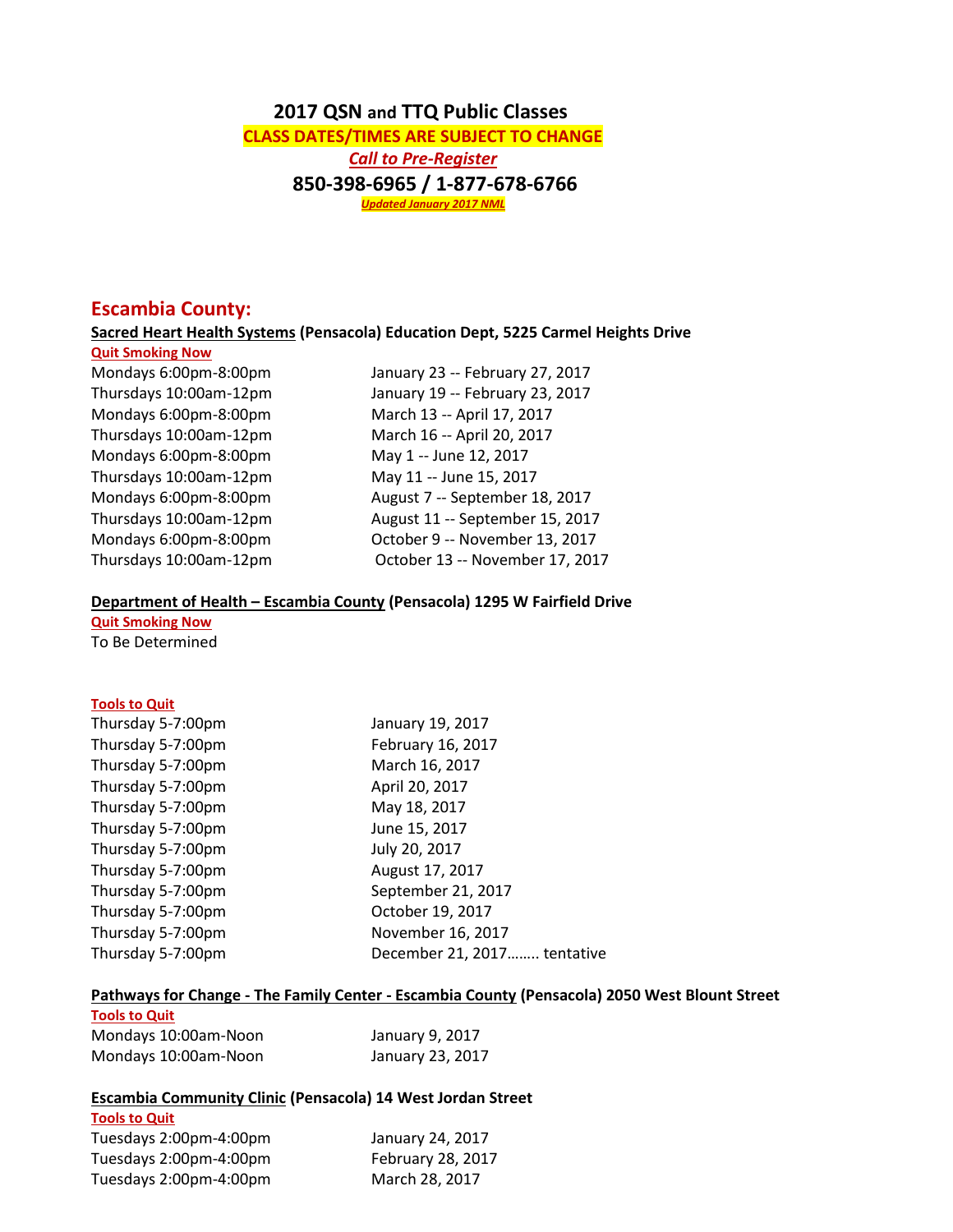#### **West Florida Hospital (Pensacola) Rooms A & B, 8383 N Davis Hwy, Contact: Jo Vollmer 850-494-4927**

Location of all the classes for 2016 will be held in the Cardiac Rehab Department. Cardiac Rehab is located at the rear of West Florida Hospital next to the Emergency Room. Pre-Registration is required at 850-494-3212. Class limit size is 12 participants.

| <b>Quit Smoking Now</b>      |                                                                                        |
|------------------------------|----------------------------------------------------------------------------------------|
| Tuesdays 4:00pm              | January 10-February 14, 2017                                                           |
| Tuesdays 4:00pm<br>Tuesdaysl | July 5-- August 8, 2017 * First class on a Wednesday and then all following classes on |
| Tuesdays 4:00pm              | October 3- November 7, 2017                                                            |

### **Florida Blue Center (Pensacola) 1680 Airport Boulevard (Cordova Commons)**

| <b>Quit Smoking Now</b> |     |
|-------------------------|-----|
| Mondays 9:30am          | TRD |
|                         |     |
| <b>Tools to Quit</b>    |     |
| Monday 9:30am-11:30am   | TRD |
| Monday 9:30am-11:30am   | TRD |

## **Baptist Health Care – Healthy Lives (Pensacola) 1901 North E Street (Core Wellness Center), 850-469-6903** *\*Please have interested participants call The Core Wellness Center DIRECTLY to register for classes.*

| <b>Tools to Quit</b>    |                    |
|-------------------------|--------------------|
| Saturday 9:00am-11:00am | January 7, 2017    |
| Saturday 9:00am-11:00am | February 4, 2017   |
| Saturday 9:00am-11:00am | March 4, 2017      |
| Saturday 9:00am-11:00am | April 1, 2017      |
| Saturday 9:00am-11:00am | May 6, 2017        |
| Saturday 9:00am-11:00am | June 3, 2017       |
| Saturday 9:00am-11:00am | July 1, 2017       |
| Saturday 9:00am-11:00am | August 5, 2017     |
| Saturday 9:00am-11:00am | September 16, 2017 |
|                         |                    |

### **Cantonment Medical Clinic (Cantonment) 748 N Hwy 29** \*CMC patients have priority\*

**Quit Smoking Now** To Be Determined

## **University of West Florida (Pensacola) 11000 University Parkway, Building 960, Room 258**

| <b>Tools to Quit</b> |                    |
|----------------------|--------------------|
| Monday 11:00-1:00pm  | January 9,2017     |
| Monday 11:00-1:00pm  | February 13, 2017  |
| Monday 11:00-1:00pm  | March 13, 2017     |
| Monday 11:00-1:00pm  | April 10, 2017     |
| Monday 11:00-1:00pm  | May 15, 2017       |
| Monday 11:00-1:00pm  | June 12, 2017      |
| Monday 11:00-1:00pm  | July 10, 2017      |
| Monday 11:00-1:00pm  | August 14, 2017    |
| Monday 11:00-1:00pm  | September 11, 2017 |
| Monday 11:00-1:00pm  | October 9, 2017    |
| Monday 11:00-1:00pm  | November 13, 2017  |
| Monday 11:00-1:00pm  | December 11, 2017  |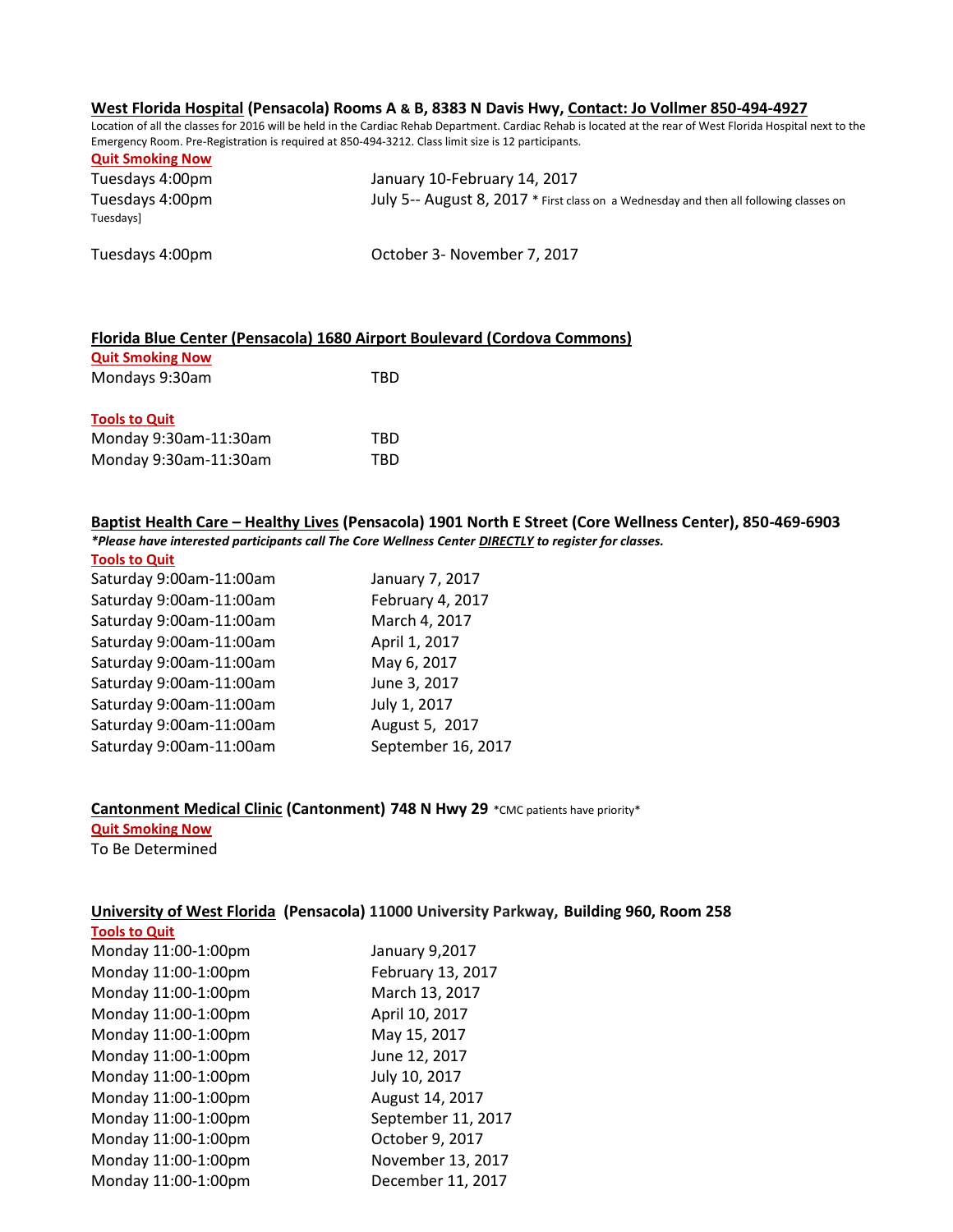# **2017 QSN and TTQ Public Classes CLASS DATES/TIMES ARE SUBJECT TO CHANGE** *Call to Pre-Register* **850-398-6965 / 1-877-678-6766** *Updated January 2017 NML*

## **Santa Rosa County:**

### **Department of Health – Santa Rosa County (Milton) 5527 Stewart Street**

**Quit Smoking Now**

Thursdays 5:30pm January 12- February 16, 2017 Thursdays 5:30pm March 2- March 30, 2017 Thursdays 5:30pm April 20-May 25, 2017 Thursdays 5:30pm June 8-July 13, 2017 Thursdays 5:30pm July 27-August 31, 2017 Thursdays 5:30pm September 14- October 19, 2017 Thursdays 5:30pm November 2- December 7, 2017

## **Tools to Quit**

| Thursday 5:00-7:00pm | April 6, 2017     |
|----------------------|-------------------|
| Thursday 5:00-7:00pm | December 14, 2017 |

## **Good Samaritan Clinic (Gulf Breeze) 4435 Gulf Breeze Parkway (Hwy 98)**

#### **Quit Smoking Now**

Wednesdays 11:00am January 11-February 15, 2017 Wednesdays 11:00am March 1- March 29, 2017 Wednesdays 11:00am April 19-May 24, 2017 Wednesdays 11:00am June 7-July 12, 2017 Wednesdays 11:00am July 26-August 30, 2017 Wednesdays 11:00am September 13-October 18, 2017 Wednesdays 11:00am November 1- December 6, 2017

## **Tools to Quit**

Wednesday 10:00-12:00pm April 5, 2017 Wednesday 10:00-12:00pm December 13, 2017

## **Santa Rosa Medical Center (Milton) 6002 Berryhill Road**

[class is held in the MOB on the 3rd floor in the community room]

### **Quit Smoking Now**

Fridays 11:00am January 13-February 17, 2017 Fridays 11:00am March 3- March 31, 2017 Fridays 11:00am April 21-May 26, 2017 Fridays 11:00am June 9-July 14, 2017 Fridays 11:00am July 28-September 1, 2017 Fridays 11:00am September 15- October 20, 2017 Fridays 11:00am November 3- December 8, 2017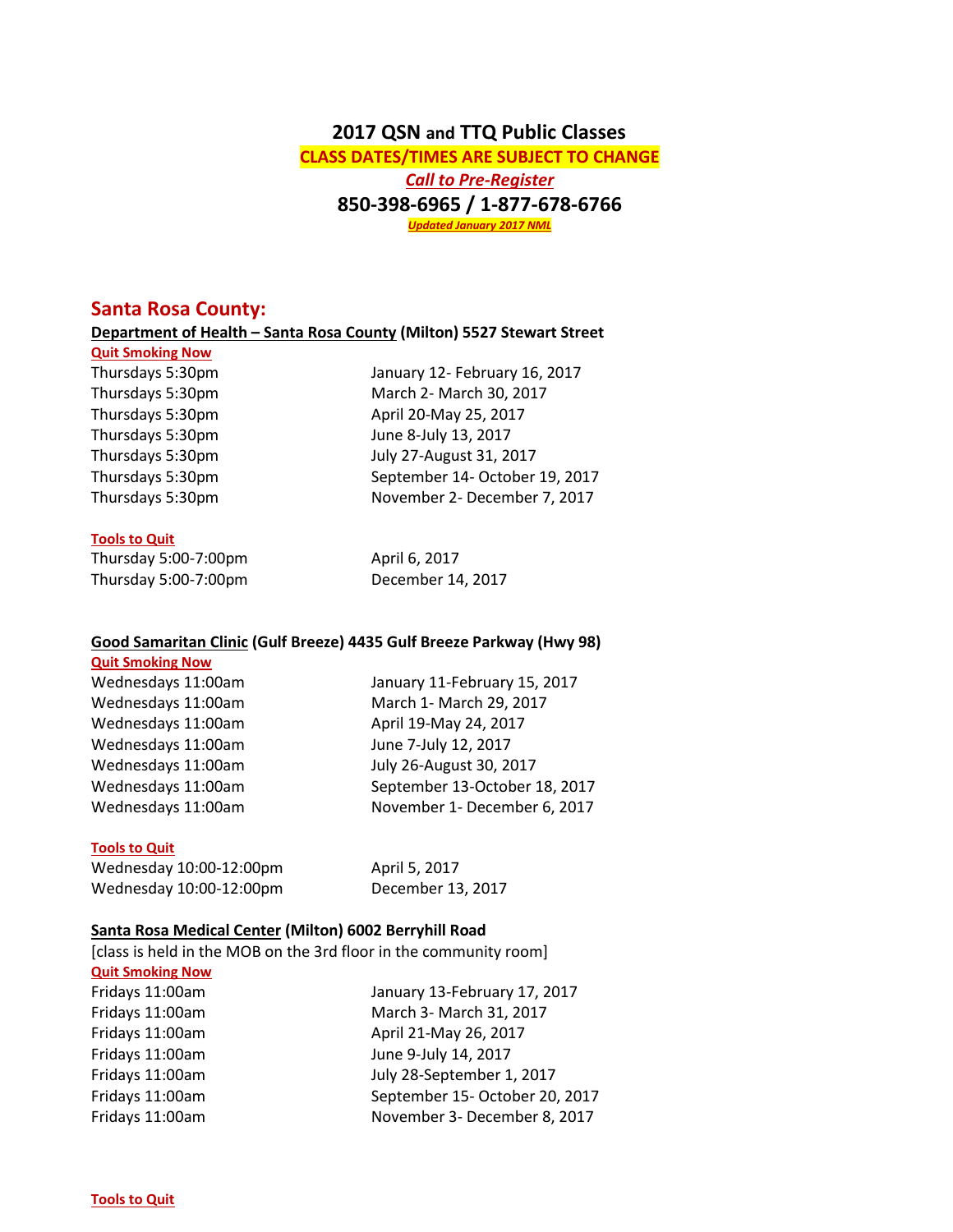Fridays 11:00-12:00pm April 7, 2017 Fridays 11:00-12:00pm December 15, 2017  **2017 QSN and TTQ Public Classes CLASS DATES/TIMES ARE SUBJECT TO CHANGE** *Call to Pre-Register* **850-398-6965 / 1-877-678-6766** *Updated January 2017 NML*

## **Okaloosa County:**

### **Fort Walton Beach Medical Center (FWB) 1000 Mar Walt Drive**

**Quit Smoking Now**

**Quit Smoking Now**

Wednesdays 5:30pm September 14 - October 19, 2016 Wednesdays 5:30pm November 9 - December 14, 2016 Wednesdays 5:30 pm January 11 – February 15, 2017 Wednesdays 5:30 pm March 15 – April 19, 2017 Wednesdays 5:30 pm May 10 – June 14, 2017 Wednesdays 5:30 pm July 12 – August 16, 2017 Wednesdays 5:30 pm September 13 – October 18, 2017 Wednesdays 5:30 pm November 8 – December 13, 2017

#### **Department of Health – Okaloosa County (FWB) 221 Hospital Drive**

| Wednesdays 12:00 pm | January 11 - February 15, 2017                   |
|---------------------|--------------------------------------------------|
| Wednesdays 9:00 am  | February 22 - March 22, 2017 (5-week session)    |
| Wednesdays 12:00 pm | April 5 - May 10, 2017                           |
| Wednesdays 9:00 am  | May 24 - June 28, 2017                           |
| Wednesdays 12:00 pm | July 12 - August 16, 2017                        |
| Wednesdays 9:00 am  | August 23 - September 20, 2017 (5-week session)  |
| Wednesdays 12:00 pm | September 27 - October 25, 2017 (5-week session) |
| Wednesdays 9:00 am  | November 1- December 16, 2017                    |

### **Twin Cities Hospital – Wellness Center (Niceville) 2190 N Hwy 85**

| <b>Quit Smoking Now</b> |                                                  |
|-------------------------|--------------------------------------------------|
| Tuesdays 5:30 pm        | January 10 - February 14, 2017                   |
| Tuesdays 5:30 pm        | February 21 - March 21, 2017 (5-week session)    |
| Tuesdays 5:30 pm        | April 4 - May 9, 2017                            |
| Tuesdays 5:30 pm        | May 23 - June 27, 2017                           |
| Tuesdays 5:30 pm        | July 11 - August 15, 2017                        |
| Tuesdays 5:30 pm        | August 22 - September 19, 2017 (5-week session)  |
| Tuesdays 5:30 pm        | September 26 - October 24, 2017 (5-week session) |
| Tuesdays 5:30 pm        | October 31 - December 5, 2017                    |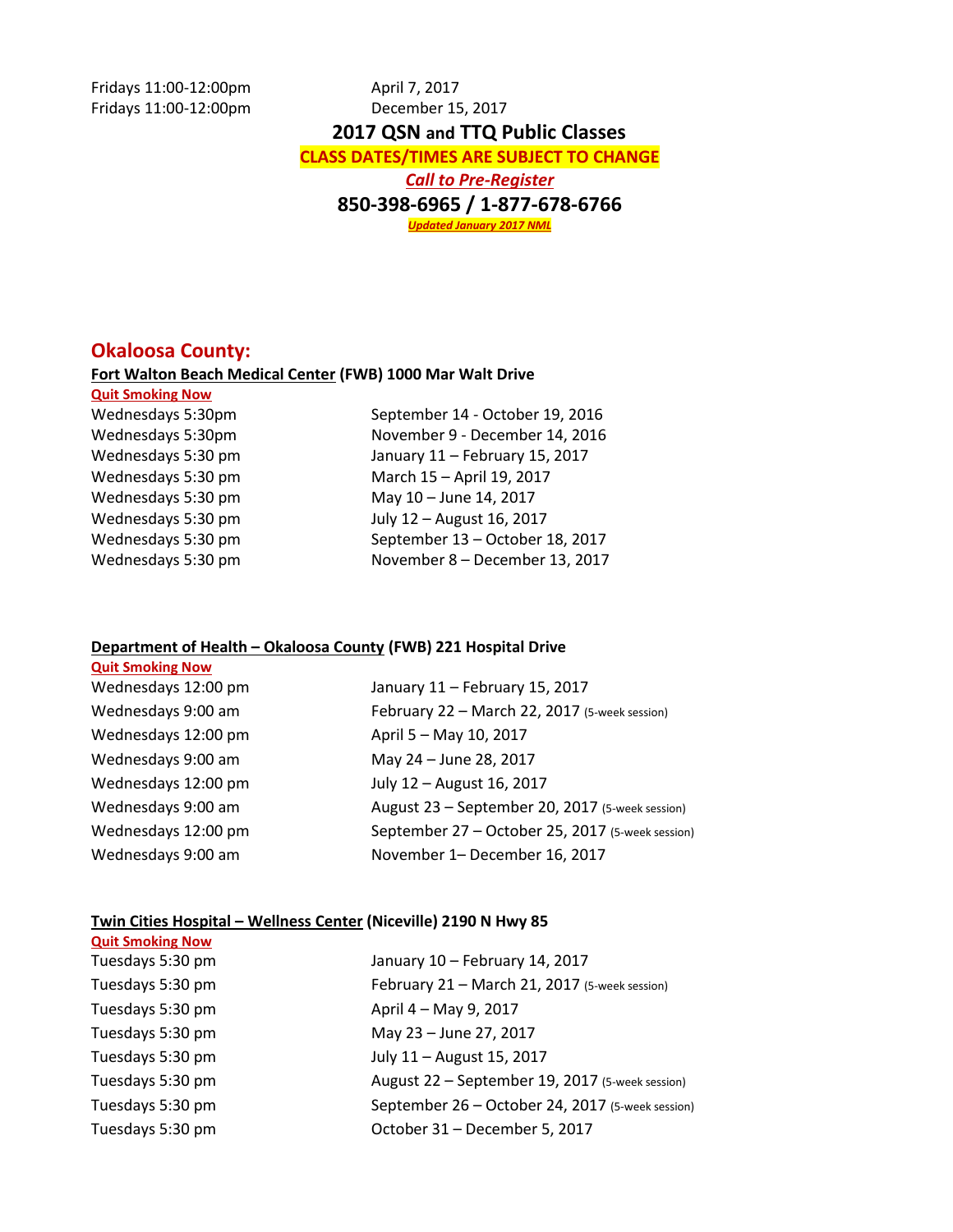## **Crestview Health Center (Crestview) 800 Hospital Drive**

| <b>Quit Smoking Now</b> |                  |
|-------------------------|------------------|
| Wednesdays 5:00pm       | February 1, 2017 |
| Wednesdays 5:00pm       | March 29, 2017   |
| Wednesdays 5:00pm       | May 24, 2017     |

## **Tools to Quit**

Wednesday 5:00-7:00pm January 11, 2017

## **West Florida AHEC (Crestview) 1455 S Ferdon Boulevard Tools to Quit**

### **Department of Health – Okaloosa County (Crestview) 810 E James Lee Boulevard**

| <b>Tools to Quit</b> |                  |
|----------------------|------------------|
| Thursdays 10:00am    | January 26, 2017 |
| Thursdays 10:00am    | April 13, 2017   |
| Thursdays 10:00am    | TRD              |

## **Tools to Quit**

**Quit Smoking Now**

| Thursday 10:00-12:00pm | <b>TBD 2017</b> |
|------------------------|-----------------|
|                        |                 |

## **North Okaloosa Medical Center (Crestview) 151 E Redstone Avenue**

| Mondays 5:30 pm | January 9 - February 13, 2017   |
|-----------------|---------------------------------|
| Mondays 5:30 pm | March 13 - April 17, 2017       |
| Mondays 5:30 pm | May 8 - June 12, 2017           |
| Mondays 5:30 pm | July 10 - August 14, 2017       |
| Mondays 5:30 pm | September 11 - October 16, 2017 |
| Mondays 5:30 pm | November 6 - December 11, 2017  |

#### **Tools to Quit**

## **JobsPlus (Crestview) 212 Wilson Street North Tools to Quit** To Be Determined

**Crossroads Medical Center (Valparaiso) 444 Valparaiso Road Tools to Quit** Thursday 12:00-2:00pm